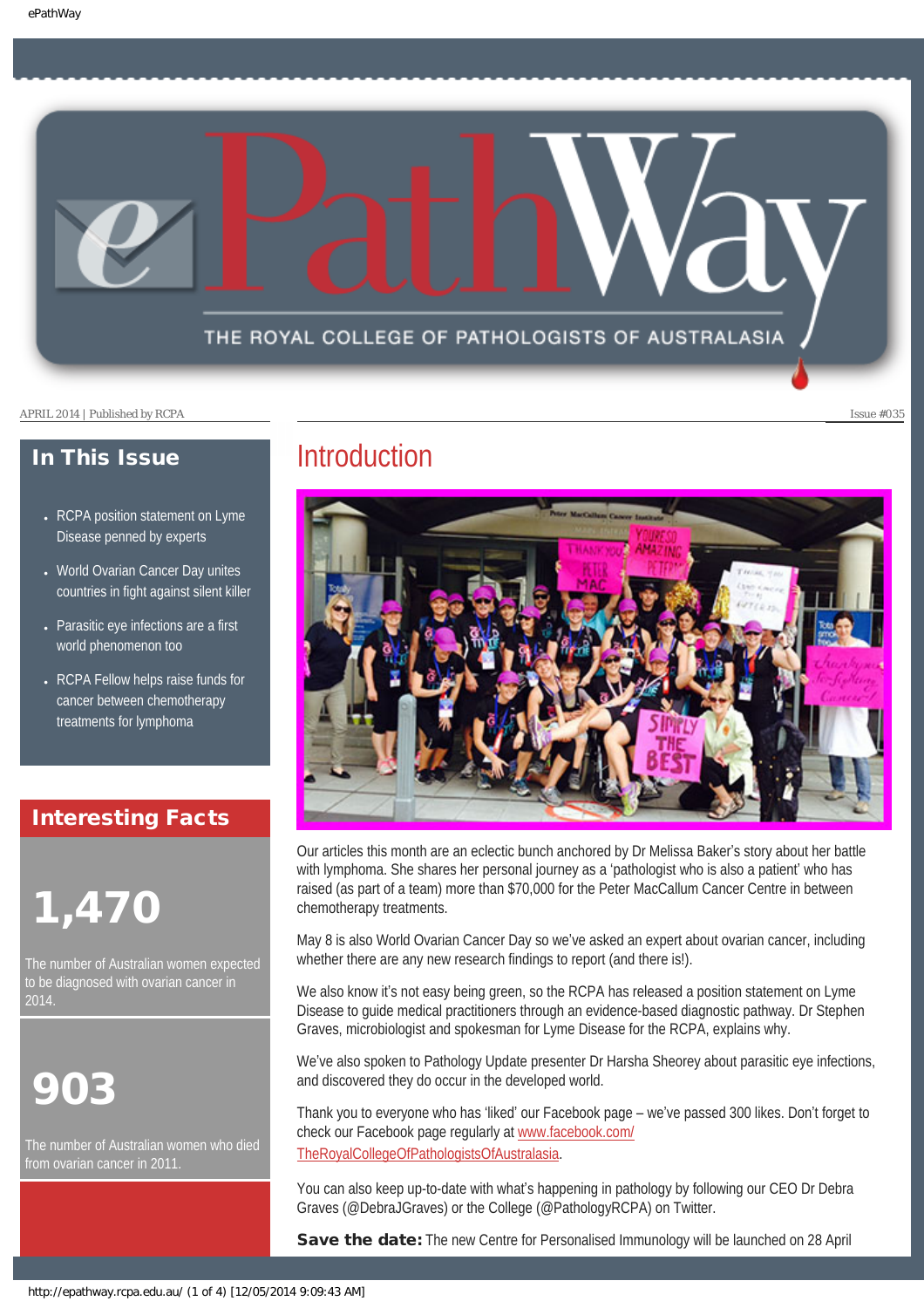ePathWay

# 64.4

The average age of ovarian cancer diagnosis in Australia in 2009.

### Important Message



### Suggest to a friend

Know someone who might be interested in this website? Why not [suggest the website](mailto:?Subject=I%20think%20you%20should%20read%20this%20Newsletter=
http://epathway.rcpa.edu.au/index.html) to them.

### **Previous Editions**

Did you miss something from last month? You can view our [previous editions](#page-4-0) at any time.

### Subscribe Now!

Subscription is easy! Simply fill in our [subscription form](http://epathway.rcpa.edu.au/subscription.html).

The Royal College of Pathologists of Australasia (RCPA) has released a position statement on Lyme Disease<sup>[1],[\[2\]](#page-7-1)</sup> outlining signs and symptoms, diagnosis and relevant pathology tests to guide medical practitioners through evidence-based investigation of this infection. Titled *Diagnostic laboratory testing for Borreliosis ('Lyme Disease' or similar syndromes) in Australia and New Zealand*, the position statement also acknowledges the considerable public interest and misinformation regarding Lyme Disease in Australia.

[read more »](#page-6-0)

### Links

### [RCPA Manual](http://rcpamanual.edu.au/)

[LabTest Online](http://www.labtestsonline.org.au/)

# World Ovarian Cancer Day unites countries in fight against silent killer

Ovarian cancer has the lowest survival rate of all gynaecological cancers. It's often discovered in a late stage - usually because of a lack of awareness of symptoms but partly because that is the nature of the disease. Since May 8 is World Ovarian Cancer Day,



5.30pm-7pm at the John Curtin School of Medical Research located at the Australian National University in Canberra. To register email [madeleine.nicol@anu.edu.au](mailto:madeleine.nicol@anu.edu.au) or call 02 6125 2577. The lecture is free and open to the public. Please find link with registration details here: [http://jcsmr.anu.](http://jcsmr.anu.edu.au/News-events/CPI-Launch) [edu.au/News-events/CPI-Launch](http://jcsmr.anu.edu.au/News-events/CPI-Launch)

# RCPA position statement on Lyme Disease penned by experts

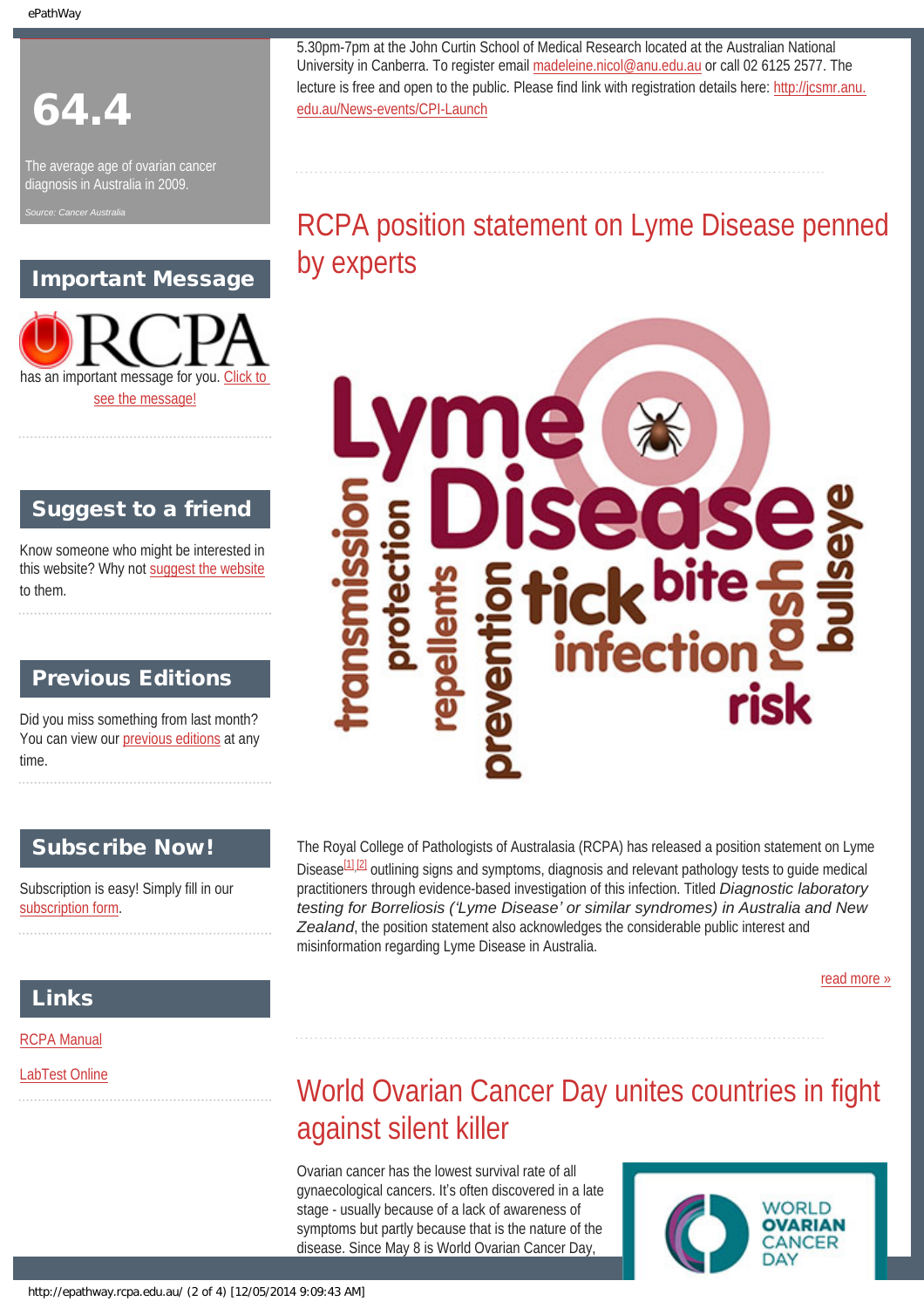when organisations from around the world unite to educate their communities about ovarian cancer and its symptoms, we thought we'd ask an expert about this disease, and find out if there is any new research to report.



read more

# Parasitic eye infections are a first world phenomenon too

Most parasites that invade the human body can also infect the eye. Dr Harsha Sheorey, microbiologist at St Vincent's Hospital, Melbourne, says parasites should be suspected as the cause of eye infections, even in developed countries.



"Medical professionals should be aware of parasitic infections of the eye in the right clinical context, and particularly in migrants, refugees, people with compromised immune systems and in people who have contact with animals," he explains. "Parasitic eye infections may be uncommon in developed countries, but they do occur."

[read more »](#page-10-0)

# RCPA Fellow helps raise funds for cancer between chemotherapy treatments for lymphoma

Dr Melissa Baker, forensic pathologist at the Victorian Institute of Forensic Medicine, is fighting the fight of her life. She is battling Hodgkin's lymphoma, yet she still had the will to help raise more than \$70,000 for the Peter MacCallum Cancer Centre in between chemotherapy rounds.

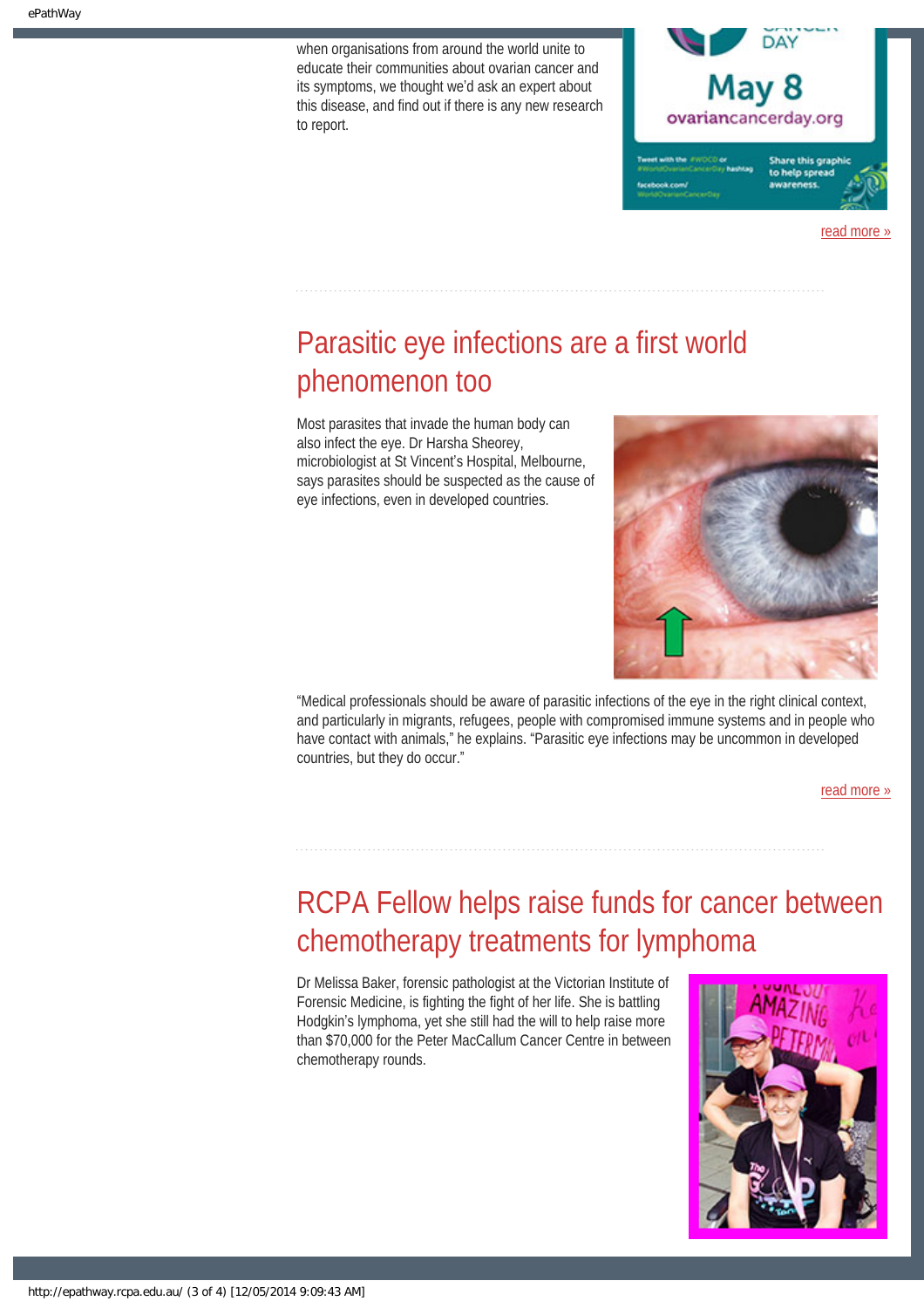Dr Baker participated in the Weekend to End Women's Cancers two-day 60km walk through Melbourne on March 1st and 2nd this year. She captained a team of 29 that raised \$70,623.51 - the fourth largest fund raising effort by a team.

[read more »](#page-12-0)

#### Copyright © 2014 The Royal College of Pathologists of Australasia

RCPA - Durham Hall - 207 Albion St Surry Hills NSW 2010 AUSTRALIA | (+61) 2 8356 5858 | [www.rcpa.edu.au](http://www.rcpa.edu.au/)

[Privacy Policy](http://www.rcpa.edu.au/Content-Library/Privacy.aspx) | [Legal](http://www.rcpa.edu.au/Legal.aspx) | Disclaimer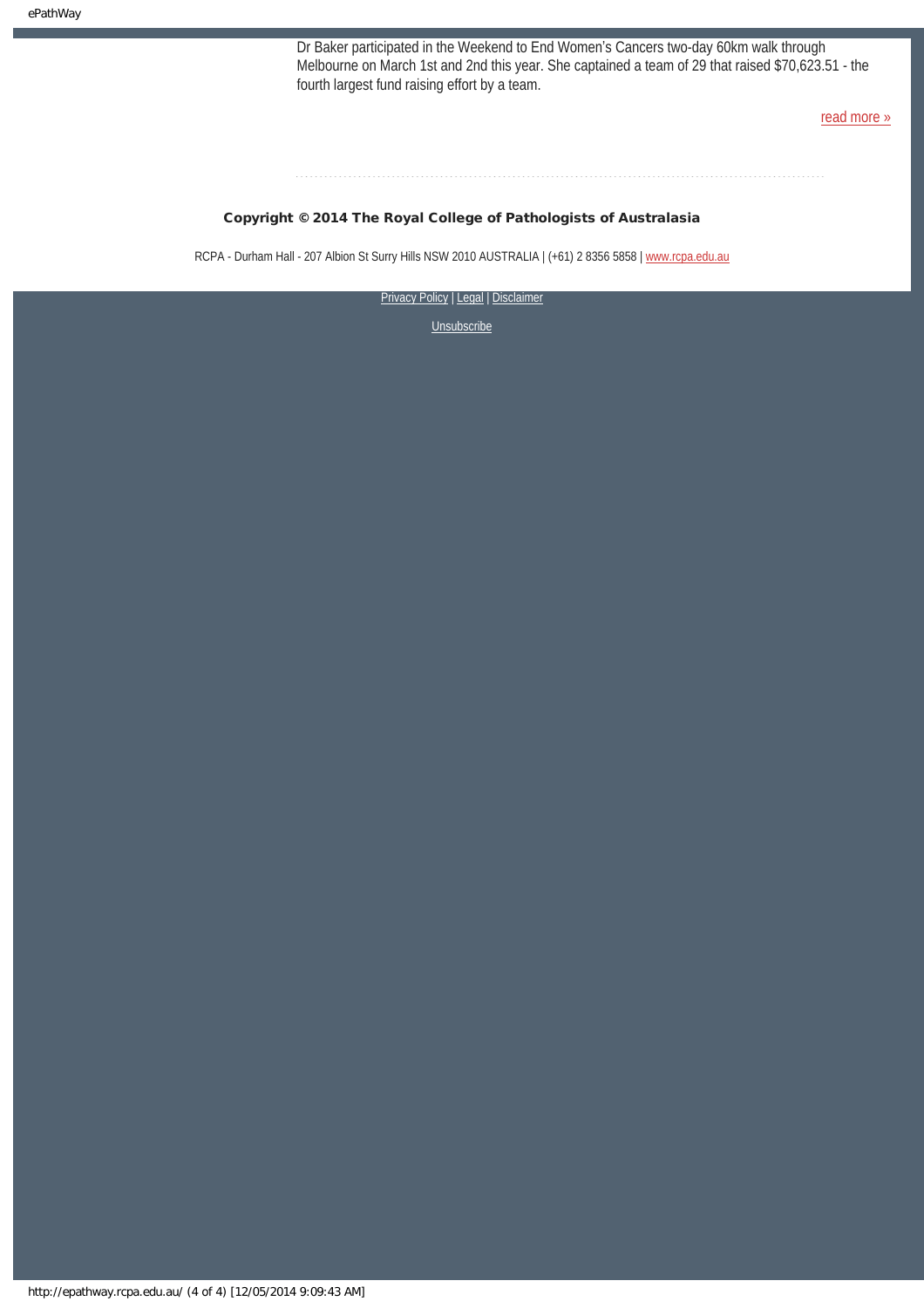<span id="page-4-0"></span>

Published by RCPA

## Previous Editions



### **IN THIS ISSUE**

- The future and the present have finally merged to create the era of molecular testing
- Are pathologists the patients' physicians?
- 
- 

### Introduction

Pathology Update is over for another year. Pathologists from 17 countries, including the Netherlands, Kenya, France, Mauritius and China, gathered at the Melbourne Convention Centre from February 21-23 to listen to their choice of presentations delivered by 143 speakers.

Three of the articles in this month's edition are from lectures delivered at Pathology Update. They include the suggestion that pathologists have become the patients' physicians, the advent of personalised cancer genomics, and the issue of sudden death in young athletes.

The fourth article examines the impact of the genetic revolution on the

#### 2014

[033 - February 2014](http://epathway.rcpa.edu.au/previous/033_0214.pdf)

[034 - March 2014](http://epathway.rcpa.edu.au/previous/034_0314.pdf)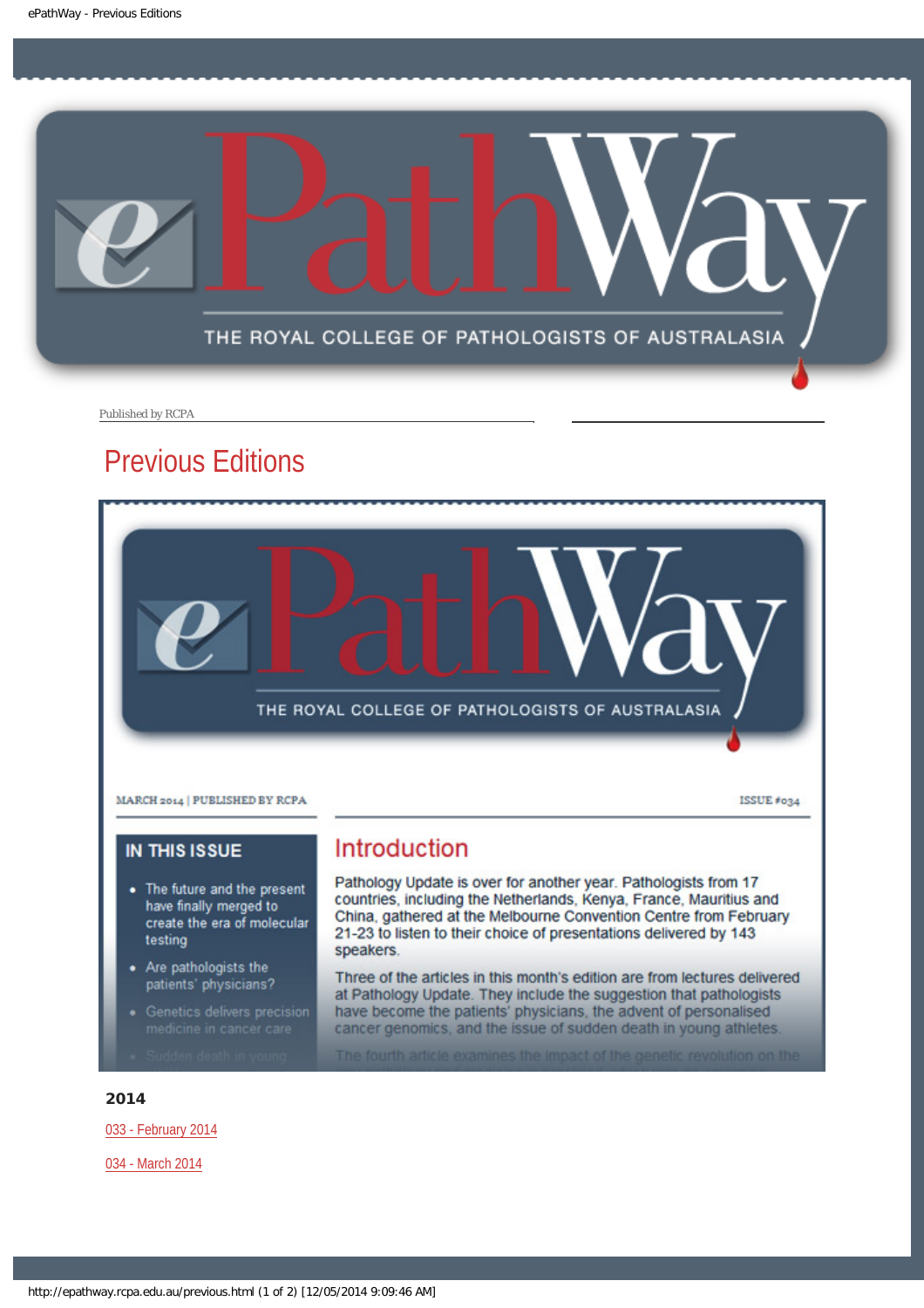### 2013

| 022 - February 2013     | 023 - March 2013        | 024 - April 2013     |
|-------------------------|-------------------------|----------------------|
| 025 - May 2013          | 026 - June 2013         | 027 - July 2013      |
| 028 - August 2013       | 029 - September 2013    | 030 - October 2013   |
| 031 - November 2013     | 032 - Dec 2013/Jan 2014 |                      |
| 2012                    |                         |                      |
| 010 - Dec 2011/Jan 2012 | 011 - February 2012     | 012 - March 2012     |
| 013 - April 2012        | 014 - May 2012          | 015 - June 2012      |
| 016 - July 2012         | 017 - August 2012       | 018 - September 2012 |
| 019 - October 2012      | 020 - November 2012     | 021 - December 2012  |
| 2011                    |                         |                      |
| 001 - March 2011        | 002 - April 2011        | 003 - May 2011       |
| 004 - June 2011         | 005 - July 2011         | 006 - August 2011    |
| 007 - September 2011    | 008 - October 2011      | 009 - November 2011  |

[« Back to Home Page](http://epathway.rcpa.edu.au/index.html)

#### Copyright © 2014 The Royal College of Pathologists of Australasia

RCPA - Durham Hall - 207 Albion St Surry Hills NSW 2010 AUSTRALIA | (+61) 2 8356 5858 | [www.rcpa.edu.au](http://www.rcpa.edu.au/)

[Privacy Policy](http://www.rcpa.edu.au/Content-Library/Privacy.aspx) | [Legal](http://www.rcpa.edu.au/Legal.aspx) | Disclaimer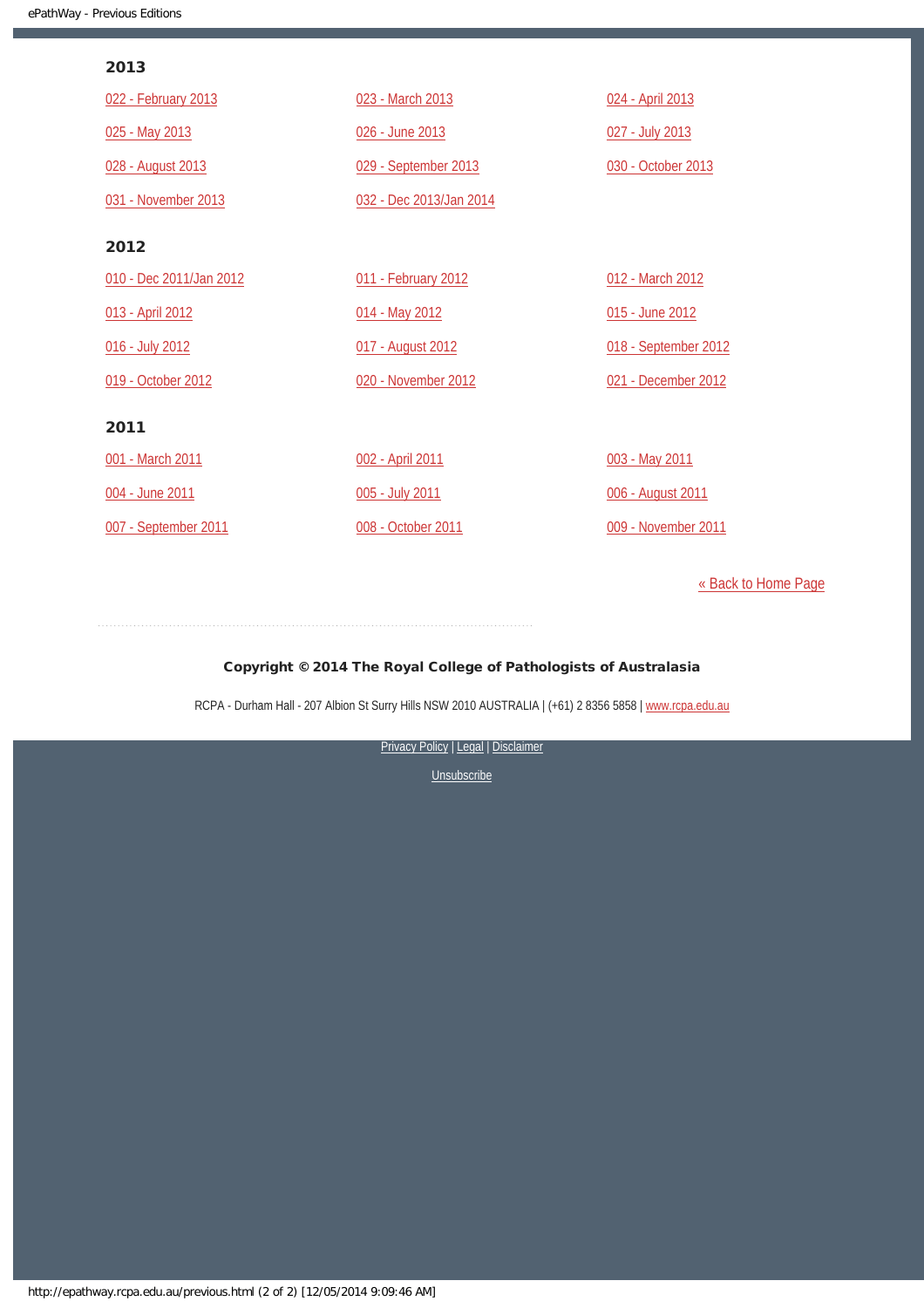<span id="page-6-0"></span>

# The RCPA position statement on Lyme Disease penned by experts



<span id="page-6-1"></span>The Royal College of Pathologists of Australasia (RCPA) has released a position statement on Lyme Disease<sup>[\[1\],](#page-7-0)[\[2\]](#page-7-1)</sup> outlining signs and symptoms, diagnosis and relevant pathology tests to guide medical practitioners through evidence-based investigation of this infection. Titled *Diagnostic laboratory testing for Borreliosis ('Lyme Disease' or similar syndromes) in Australia and New Zealand*, the position statement also acknowledges the considerable public interest and misinformation regarding Lyme Disease in Australia.

"General practitioners may see patients who think they have Lyme disease and they will consequently investigate this possibility," explains Dr Stephen Graves, microbiologist and spokesman for Lyme Disease for the RCPA. "The position statement includes a flow-diagram for laboratory testing of patients with suspected Lyme Disease to guide these doctors through an evidence-based diagnostic pathway."

Lyme Disease (also known as Lyme Borreliosis) is an infectious disease transmitted to humans through the bite of an infected/ carrier tick from the genus *Ixodes*. Only a small number of ticks of this genus are confirmed vectors of Lyme Disease, and none has been found in Australia. They are, however, endemic in North America, Asia and Europe.

Dr Graves was Chair of the committee of medical microbiologists from the RCPA that produced the position statement. He says Lyme Disease is occasionally seen in Australia in travelers bitten by an infected tick before returning home from countries where the tick is endemic. There are also cases in which people who have not left Australia have been diagnosed with Lyme Disease by both Australian and offshore laboratories not accredited by the National Association of Testing Authorities (NATA) and  $RCPA^{[3]}$ , but Dr Graves says these results should be viewed with caution.

<span id="page-6-2"></span>"Lyme Disease is a very 'popular' diagnosis yet a controversial topic. But the fact is NATA/RCPA accredited laboratories in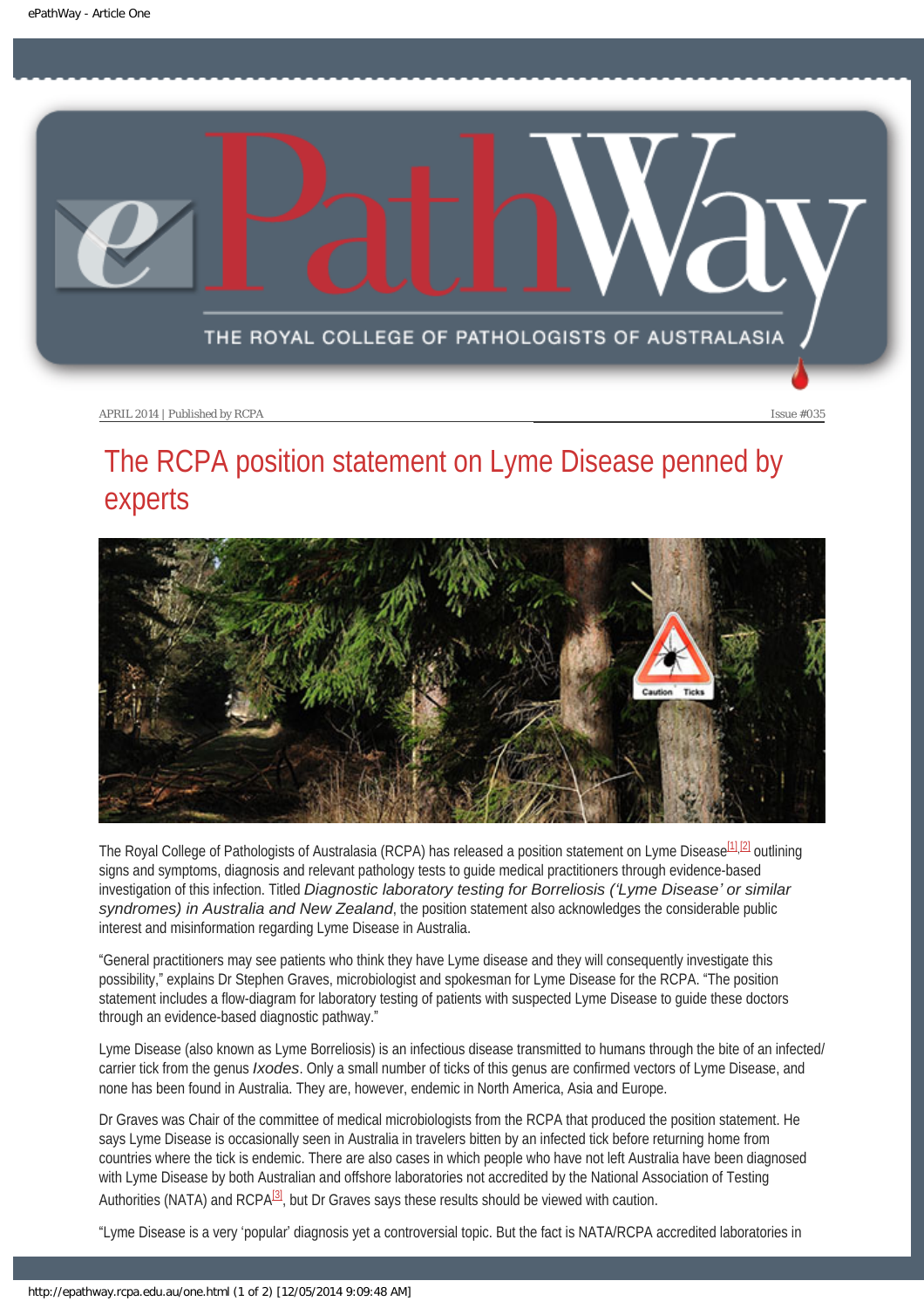Australia can certainly diagnose this infection, and have diagnosed it when people have returned from countries where it is endemic. It's just that we have never had a domestically acquired case diagnosed by an accredited laboratory in Australia, and that's certainly not because they can't test for it correctly," he explains.

The RCPA's position statement was penned by expert medical microbiologists to provide clarity to this controversial subject. It acknowledges the issues surrounding Lyme Disease and laboratory testing, and presents an evidence-based pathway for investigation and diagnosis. These facts will ensure it is the 'go-to' source of information when investigating suspected cases of Lyme Disease in Australia and New Zealand.

<span id="page-7-0"></span>[\[1\]](#page-6-1) Lyme Disease is covered in the [August 2013 edition of ePathWay](http://www.rcpa.edu.au/getattachment/31acfb85-9f32-4d6f-8397-4b38825f8e4a/ePathway-Issue-028.aspx)

<span id="page-7-1"></span>[\[2\]](#page-6-1) The Lyme Disease position statement can be found at [http://www.rcpa.edu.au/Library/College-Policies/Position-Statements/Diagnostic-](http://www.rcpa.edu.au/Library/College-Policies/Position-Statements/Diagnostic-Laboratory-testing-for-Borreliosis-Lyme)[Laboratory-testing-for-Borreliosis-Lyme](http://www.rcpa.edu.au/Library/College-Policies/Position-Statements/Diagnostic-Laboratory-testing-for-Borreliosis-Lyme)

<span id="page-7-2"></span>[\[3\]](#page-6-2) NATA/RCPA accredited laboratories is covered in the [June 2012 edition of ePathWay](http://www.rcpa.edu.au/getattachment/a79a4e4a-3bc9-4268-a9a7-d8e1b033bf53/ePathway-Issue-015.aspx)

[« Back to Home Page](http://epathway.rcpa.edu.au/index.html)

Copyright © 2014 The Royal College of Pathologists of Australasia

RCPA - Durham Hall - 207 Albion St Surry Hills NSW 2010 AUSTRALIA | (+61) 2 8356 5858 | [www.rcpa.edu.au](http://www.rcpa.edu.au/)

[Privacy Policy](http://www.rcpa.edu.au/Content-Library/Privacy.aspx) | [Legal](http://www.rcpa.edu.au/Legal.aspx) | Disclaimer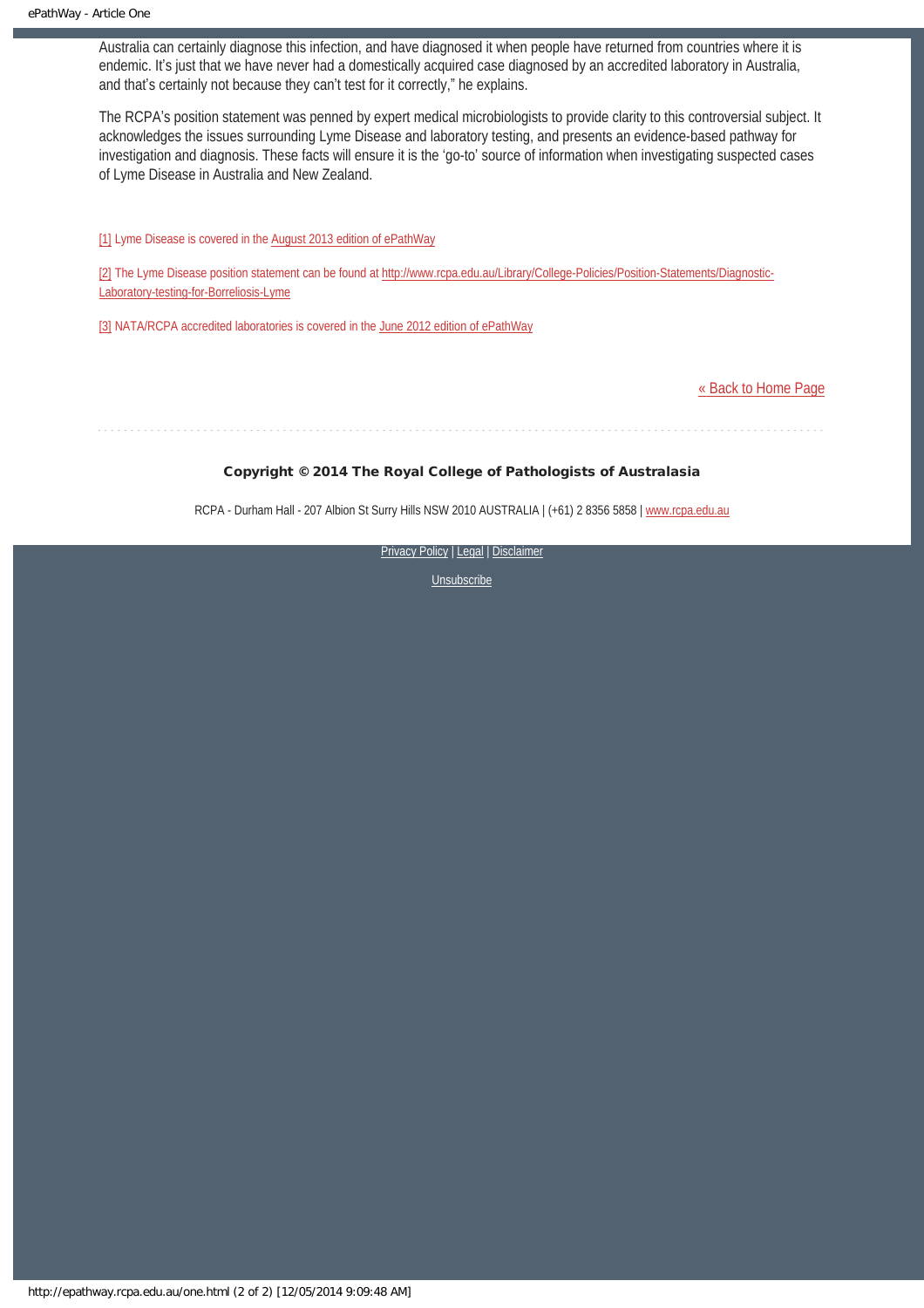<span id="page-8-0"></span>

## World Ovarian Cancer Day unites countries in fight against silent killer



Ovarian cancer has the lowest survival rate of all gynaecological cancers. It's often discovered in a late stage - usually because of a lack of awareness of symptoms but partly because that is the nature of the disease. Since May 8 is World Ovarian Cancer Day, when organisations from around the world unite to educate their communities about ovarian cancer and its symptoms, we thought we'd ask an expert about this disease, and find out if there is any new research to report.

Professor Peter Russell is a senior histopathologist at GynaePath (Douglass Hanly Moir Pathology), Honorary Professor in Pathology at the University of Sydney and Honorary Fellow of the Royal Australian and New Zealand College of Obstetricians and Gynaecologists. He says screening for ovarian cancer is not effective and tumour markers<sup>[1]</sup> are not particularly useful before the disease is diagnosed.

<span id="page-8-1"></span>"Tumour marker proteins can be raised in response to other factors such as pregnancy, endometriosis or, indeed, any irritation of the peritoneum which lines the abdominal cavity, and are not always raised in patients with ovarian cancer," he says.

"The symptoms for ovarian cancer are usually vague and non-specific. Most women experience some degree of abdominal distension and find they can't fit into their clothes anymore. Other more targeted symptoms include stomach or pelvic pain, abnormal vaginal bleeding and going to the toilet more often to urinate, or becoming constipated, because the tumour is pressing on their bladder or bowel."

Another reason for the often late diagnosis is the ovaries sit in the abdominal cavity where there is room for a tumour to initially develop and spread without causing obvious symptoms. However, women who have the highest risk of developing ovarian cancer can be proactive in preventing their chances of developing the disease.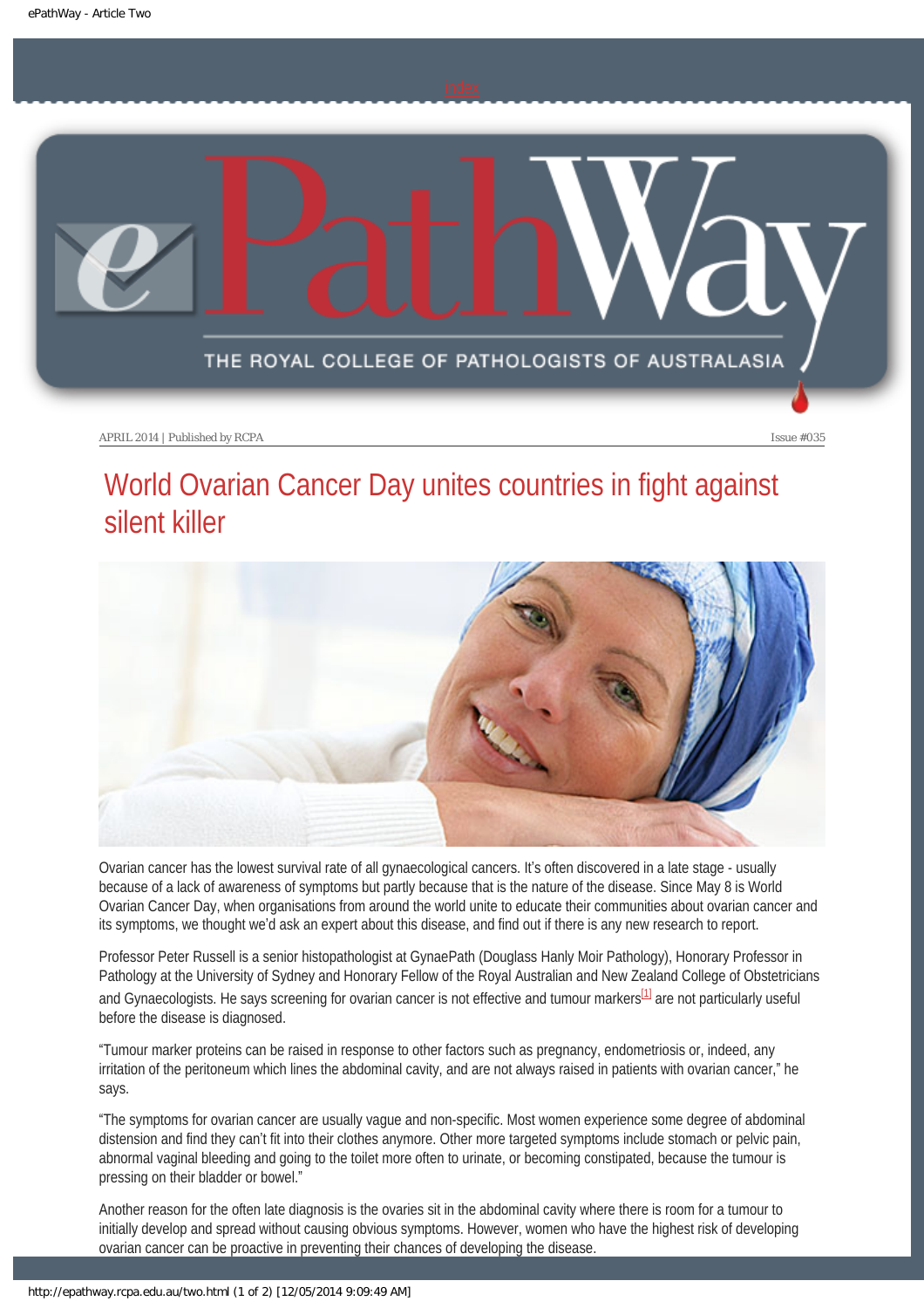"The risk of malignancy from ovarian cancer in women with the BRACA1or BRACA2 gene mutations, or in those with a strong family history of ovarian and/or breast cancer, can be up to 50 percent," explains Prof Russell. "For women without these factors, the lifetime risk of developing ovarian cancer is between one and two percent."

Prof Russell says the best preventative treatment for women in the high-risk groups is to have their ovaries and fallopian tubes removed once they have finished having children. He says if they do this before a breast cancer develops, their risk of developing breast cancer also drops by about 30%.

Diagnosis of ovarian cancer involves clinical assessment of symptoms, an ultrasound (usually vaginal) and pathology tests. If a suspicious ovarian mass is found, then it is removed by a surgeon and examined and classified by a specialist pathologist.

"Pathology is the foundation for the management of a patient with ovarian cancer," explains Prof Russell. "Ovarian cancer isn't a single disease. The World Health Organization classifies 98 separately defined tumours that are all slightly different and of which about one third are malignant. The patient's treatment path is determined according to which of these types they have, and its stage, because they all have individual features such the way the cancer behaves or spreads."

The discovery of an ovarian mass might represent the last stage of the process, but Prof Russell says there is a lot of recent research interest in the origins of ovarian cancer.

"While there are many types of ovarian cancers, there are basically three large groups. Germ cell tumours and gonadal stromal tumours always originate in the ovaries, but there is emerging evidence that the third, and largest group, called epithelial tumours, originates in the fallopian tubes, and the cancer cells then trickle across to the ovaries."

Prof Russell says once the cancer cells arrive at the ovaries, they grow 'like weeds' because hormone-producing ovaries are like 'potting mix' to them. He believes the discovery that epithelial tumours could originate in the fallopian tubes might turn the management of ovarian cancer on its head as far as prophylactic treatment is concerned.

"It's more acceptable to have the fallopian tubes removed than the ovaries because of associated hormonal side effects and conditions that might subsequently develop, such as osteoporosis and cardiovascular disease. It offers a less dramatic and less emotive management option for prevention of ovarian cancer."

<span id="page-9-2"></span>A breakthrough in research for this disease would certainly be welcome since it has a low survival rate and no guaranteed cure. The first World Ovarian Cancer Day took place on May 8 last year, and it is now an annual event. Information about ovarian cancer and its symptoms needs to be heard, so mark May 8 on the calendar, visit the website<sup>[2]</sup> and make some noise to help raise awareness about this silent killer.

<span id="page-9-0"></span>[\[1\]](#page-8-1) Tumour markers are covered in the [June 2012 edition of ePathway](http://www.rcpa.edu.au/getattachment/a79a4e4a-3bc9-4268-a9a7-d8e1b033bf53/ePathway-Issue-015.aspx)

<span id="page-9-1"></span>[\[2\]](#page-9-2) [http://ovariancancerday.org](http://ovariancancerday.org/)

[« Back to Home Page](http://epathway.rcpa.edu.au/index.html)

Copyright © 2014 The Royal College of Pathologists of Australasia

RCPA - Durham Hall - 207 Albion St Surry Hills NSW 2010 AUSTRALIA | (+61) 2 8356 5858 | [www.rcpa.edu.au](http://www.rcpa.edu.au/)

[Privacy Policy](http://www.rcpa.edu.au/Content-Library/Privacy.aspx) | [Legal](http://www.rcpa.edu.au/Legal.aspx) | Disclaimer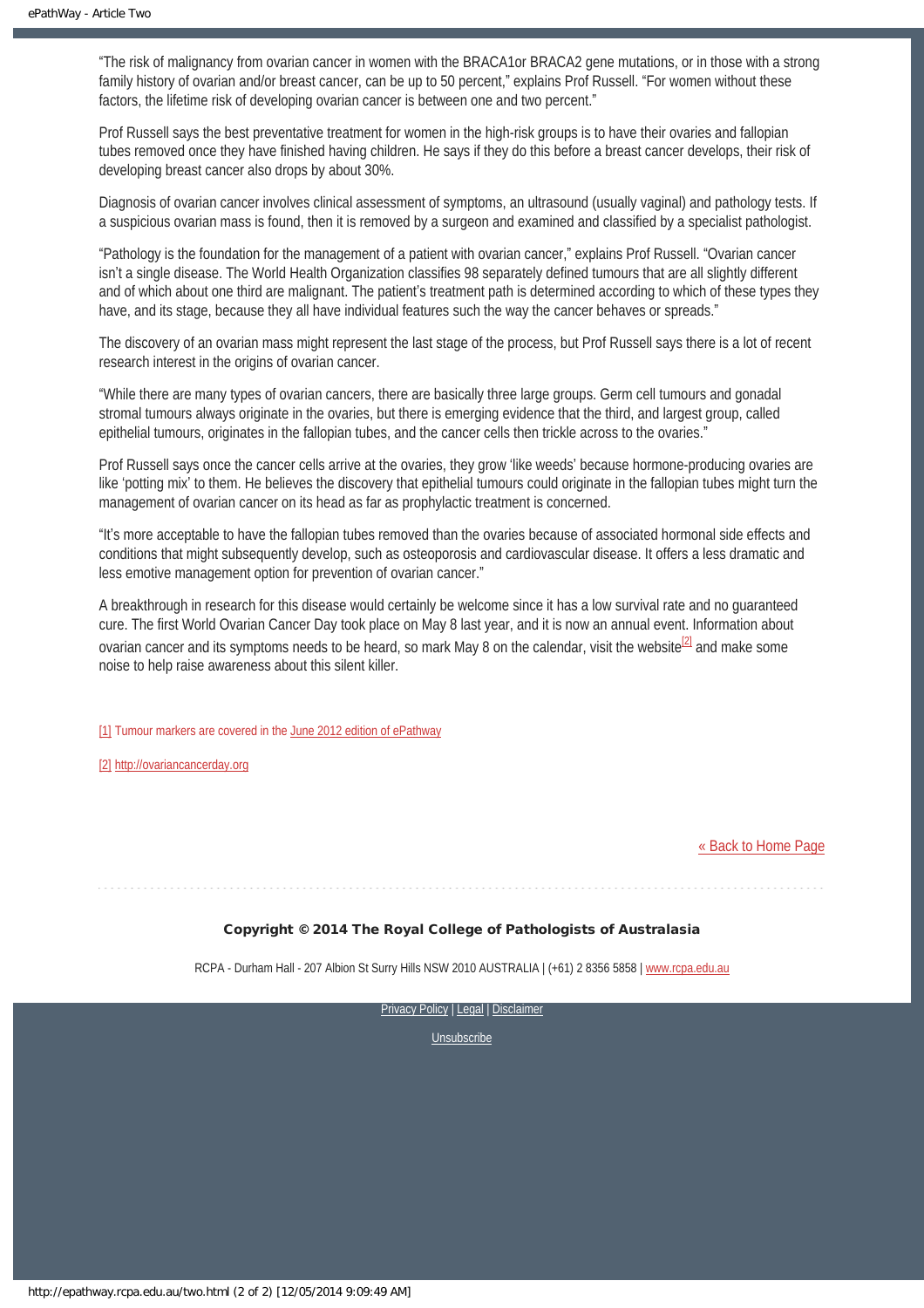<span id="page-10-0"></span>

# Parasitic eye infections are a first world phenomenon too



Most parasites that invade the human body can also infect the eye. Dr Harsha Sheorey, microbiologist at St Vincent's Hospital, Melbourne, says parasites should be suspected as the cause of eye infections, even in developed countries.

"Medical professionals should be aware of parasitic infections of the eye in the right clinical context, and particularly in migrants, refugees, people with compromised immune systems and in people who have contact with animals," he explains. "Parasitic eye infections may be uncommon in developed countries, but they do occur."

Examples of parasitic infections include *Toxocara canis*. These are roundworms found in dogs that are not properly dewormed. The roundworms live in the dog's bowel, and their eggs are excreted via the dog's faeces. If a person ingests these eggs - from perhaps not washing their hands properly after contact with an infected dog's faeces or contaminated environment - the eggs can hatch inside their body. The resultant larval (young) form of roundworms then migrate around the body via the blood and capillaries until they find a home – commonly in the eye, brain, liver and lung

"If a mosquito, flea or tick bites an infected animal and then bites a human, these parasites can find their way into a person's body via the bite and potentially end up in their eye," explains Dr Sheorey. "Humans are not natural hosts to these parasites so they basically travel through the bloodstream to any part they like and they may get caught up in the eye."

Infections can also happen through unusual incidents. Dr Sheorey says he has seen a recent case in Australia where a sheep botfly shot its larvae into a farmer's eye resulting in a parasitic eye infection."

He also advises people who wear contact lenses to be aware of *Acanthamoeba*. This is a relatively common soil parasite that lives in water, such as rivers or streams, and occasionally in town water.

"People who wear contact lenses often have small scratches on their cornea (the transparent front part of the eye). If they wash their contact lens in water or contaminate the lens cleaner, then *Acanthamoeba* can attach itself to the lens and subsequently invade their eye through these small corneal scratches. This can result in a very severe form of eye infection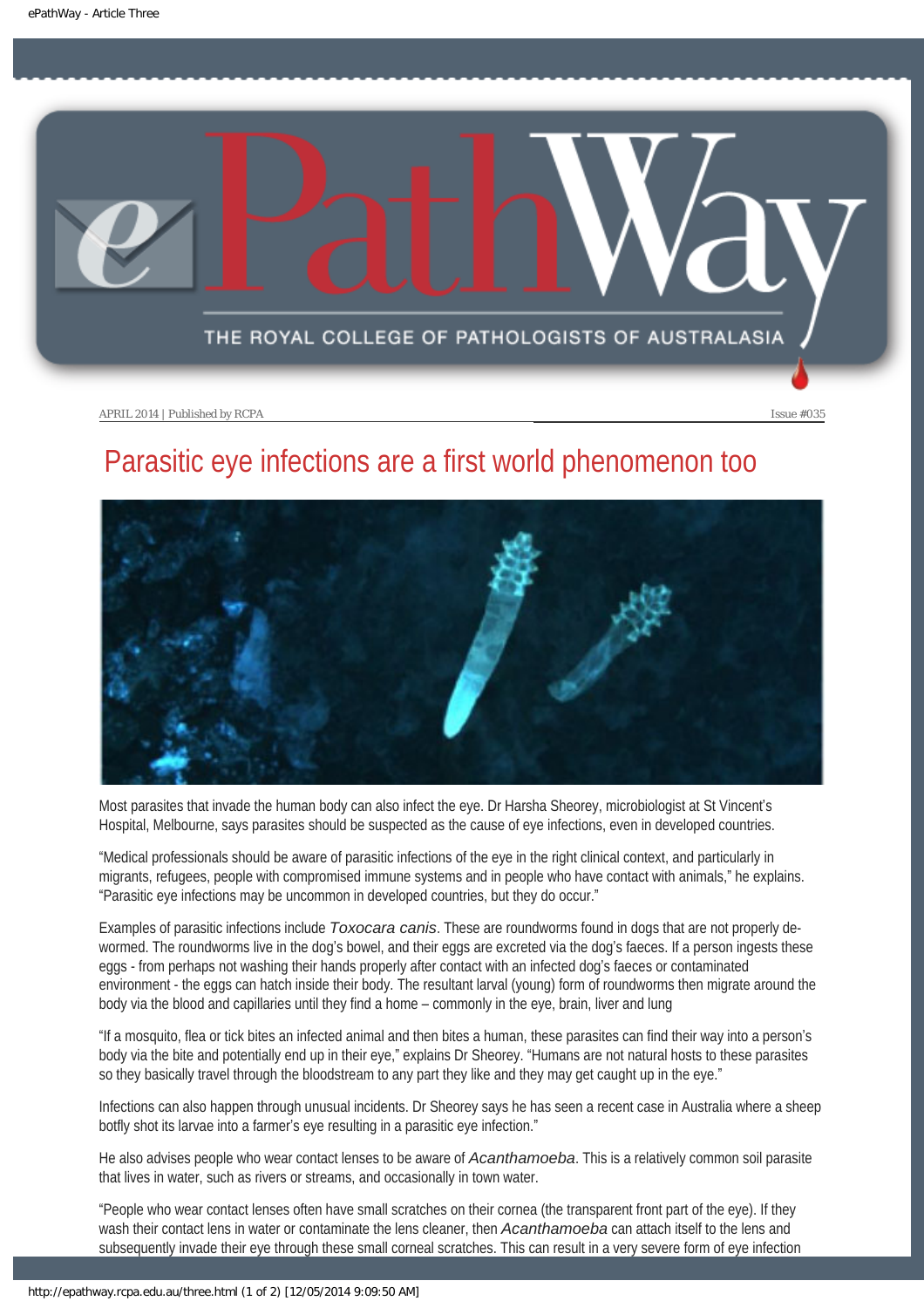which may need a corneal transplant."

Parasitic infections don't always find their way inside our eyes. Parasites can live on the outside as well. An example is the crab or pubic louse. This parasite is typically found on pubic hair, but it can also live in other areas where there is coarse hair for them to hold on to - including eyelashes.

"Pubic louse is sexually transmitted and can involve the eyelashes," says Dr Sheorey. "Once they are there, the female lays eggs which gets attached to the eyelash hair, and when they hatch the infestation worsens if not treated early."

The parasites mentioned above represent a snapshot of the parasitic zoo that can invade our bodies – and potentially our eyes. They are geared to survive in or on a host, in some cases through very complex life cycles. The key is to consider parasites as a potential cause of eye infections in the right clinical context, even if it seems a far-fetched idea.

Dr Harsha Sheorey delivered the lecture *Parasitic infections of the eye* at Pathology Update in Melbourne on February 23.

[« Back to Home Page](http://epathway.rcpa.edu.au/index.html)

#### Copyright © 2014 The Royal College of Pathologists of Australasia

RCPA - Durham Hall - 207 Albion St Surry Hills NSW 2010 AUSTRALIA | (+61) 2 8356 5858 | [www.rcpa.edu.au](http://www.rcpa.edu.au/)

[Privacy Policy](http://www.rcpa.edu.au/Content-Library/Privacy.aspx) | [Legal](http://www.rcpa.edu.au/Legal.aspx) | Disclaimer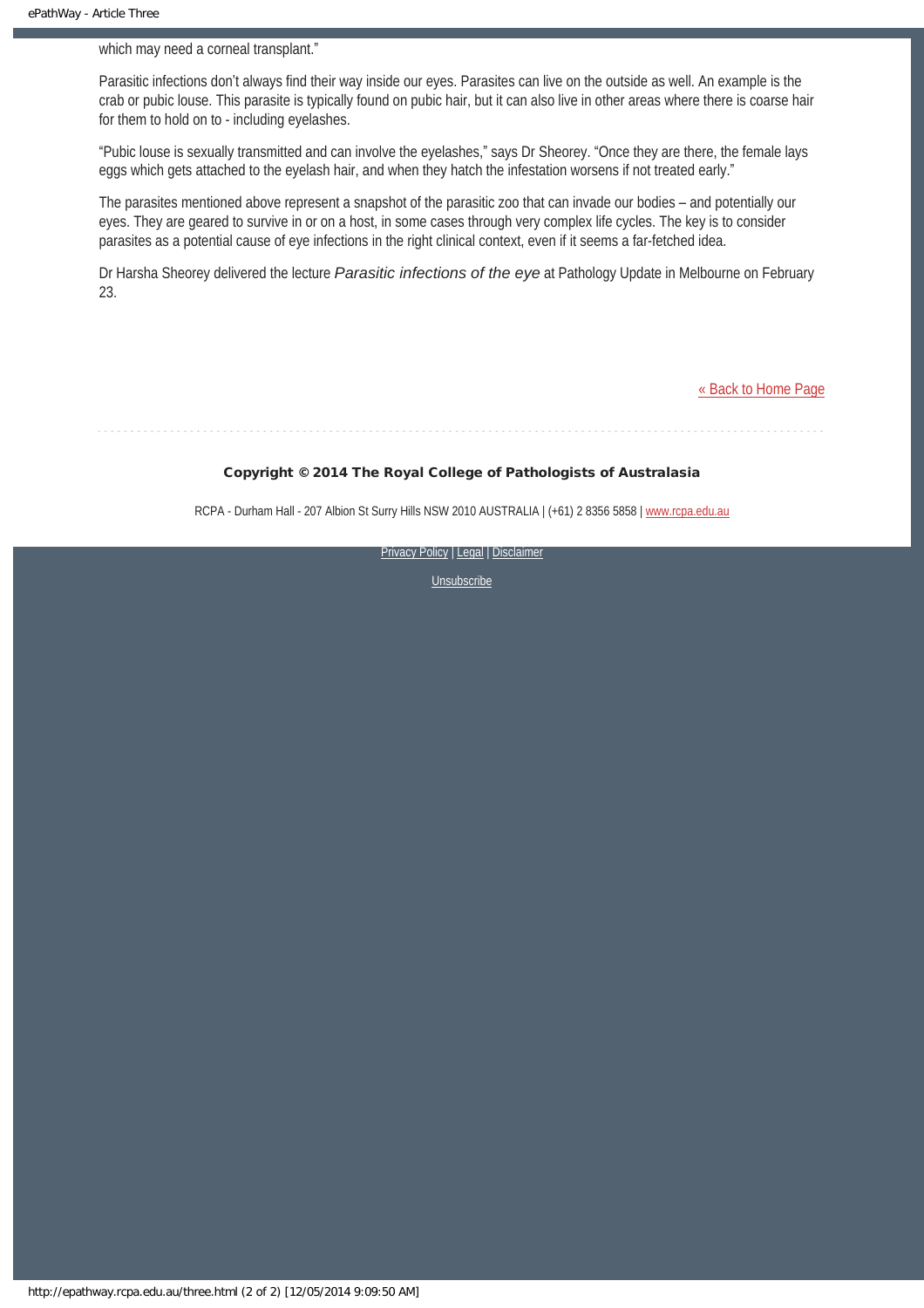<span id="page-12-0"></span>

# RCPA Fellow helps raise funds for cancer between chemotherapy treatments for lymphoma



Dr Melissa Baker, forensic pathologist at the Victorian Institute of Forensic Medicine, is fighting the fight of her life. She is battling Hodgkin's lymphoma, yet she still had the will to help raise more than \$70,000 for the Peter MacCallum Cancer Centre in between chemotherapy rounds.

Dr Baker participated in the Weekend to End Women's Cancers two-day 60km walk through Melbourne on March 1st and 2nd this year. She captained a team of 29 that raised \$70,623.51 - the fourth largest fund raising effort by a team.

"I was diagnosed with Hodgkin's lymphoma last year," explains Dr Baker. "I developed a very itchy scalp in April, and about two months later felt lymph nodes in my neck. I went to my GP but I had basically self-diagnosed lymphoma. The subsequent biopsies, scans and blood tests confirmed my suspicions."

Dr Baker started chemotherapy in July last year, but has unfortunately not responded to that treatment and her disease progressed to primary refractory Hodgkin's lymphoma. As the mother of two small children, it was an extra blow, but her medical training meant she was ready for the news.

"I was pretty sure the first twelve rounds of chemotherapy hadn't worked because I felt a lymph node enlarging in my neck at the end of treatment. Because of my medical training I was prepared for the news ahead of time. I am now having a much stronger type of chemotherapy which means I have to be admitted to hospital for a week at a time for the treatments and I am dependent on blood products for a week or so after discharge."

Six months before her diagnosis, Dr Baker's childhood school friend was diagnosed with breast cancer. Her friend had started a blog about her cancer journey and Dr Baker followed suit. She called hers *I got the good cancer: Inside the mind of* 

<span id="page-12-1"></span>*a doctor and patient with Hodgkin's lymphoma*[\[1\]](#page-13-0).

"I was frustrated by my cancer diagnosis, and by people's reactions such as telling me how lucky I was to have the 'good cancer'. I didn't feel lucky at all, so I decided to use that as a sort of sarcastic title of my blog."